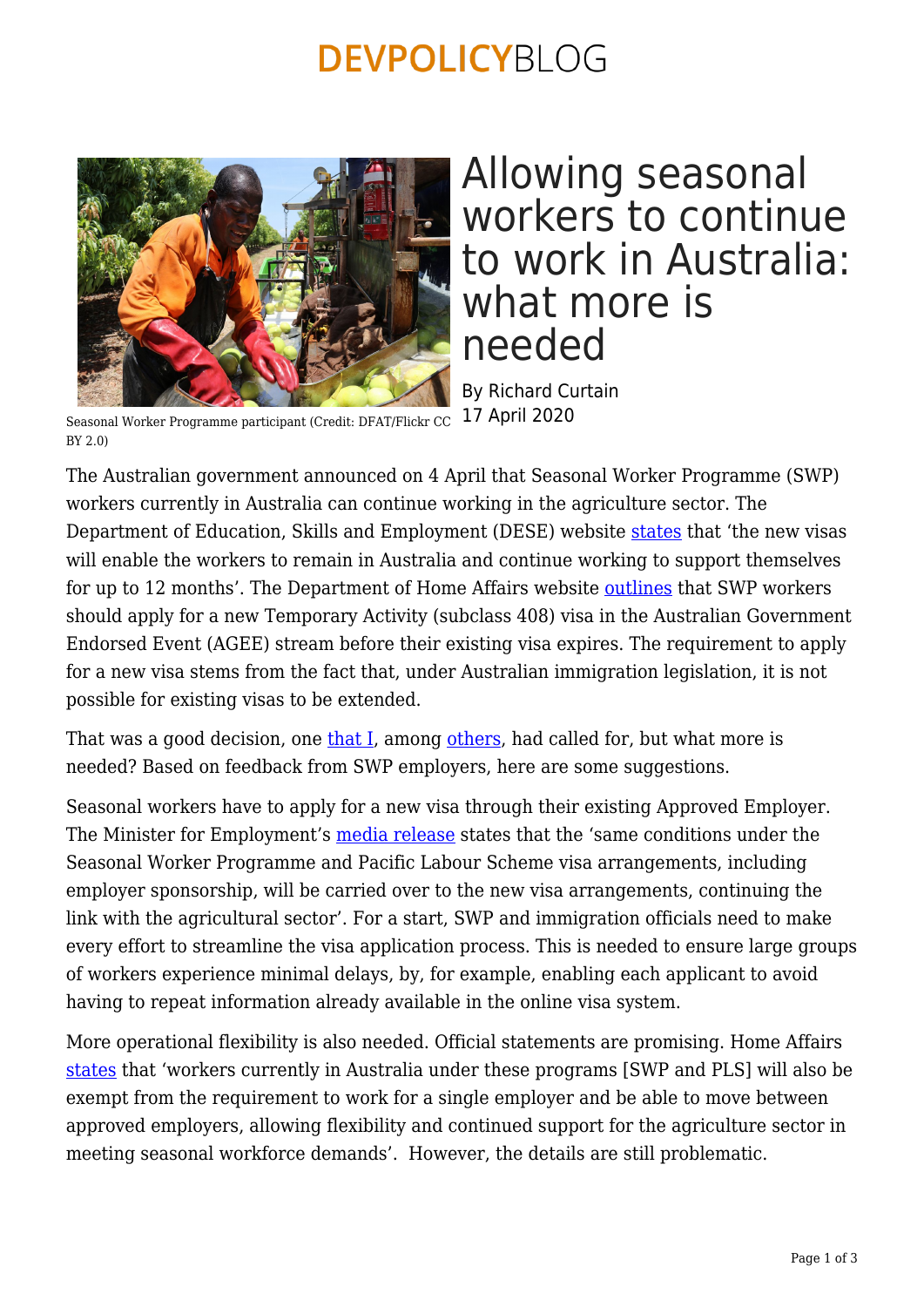# **DEVPOLICYBLOG**

SWP involvement, if any, should be after the new working arrangements have been made, leaving it to Approved Employers to show they have met their obligations. Feedback from Approved Employers is that the SWP approval process involves significant delays, and that unnecessarily cumbersome and time-consuming procedures are making it hard for Approved Employers to make urgent placements: urgent from the perspective of the grower and the SWP workers. For example, if the same accommodation has already been approved for use for one Approved Employer, it could automatically be available for use by another, without the need for another approval.

The other issue is labour market testing. Does the approval of the new visas require labour market testing, even if workers do not move to a different farm? What form will labour market testing take and how long will it take? While workers are waiting for this testing of the local labour market, can they continue to work?

Media reports suggest that out-of-work backpackers from other sectors and from urban areas are flocking in large numbers to growers in areas close by for work. Queensland farmer and AUSVEG deputy chairman Belinda Adams is quoted in The Australian Financial Review ([24 March\)](https://www.afr.com/companies/agriculture/farmers-swamped-by-displaced-backpackers-wanting-work-20200324-p54dd4) stating that:

'There has been an exponential increase in backpackers displaced from hospitality here on the Gold Coast desperately seeking work. I'd be having on average 10 phone calls a day, at least 10 emails and just had to start locking farm gates because we've been having up to 10 walk-ons a day, and we have never in the history of the business had that before'

A media release from Growcom [\(31 March\)](https://mailchi.mp/growcom/media-release-industry-urges-prior-preparation-and-planning?e=87d402de6a) refers to reports of growers being overwhelmed by the number of travellers appearing at their farms looking for work, even when in many cases growers were not seeking workers. Growers have been asked to assess their workforce needs now, advertise jobs early, and wherever they can, post their vacancies on the [Harvest Trail jobs board](https://jobsearch.gov.au/harvest). Harvest Trail has appealed to job seekers ([25 March](https://jobsearch.gov.au/harvest#newsflashes)) to not go directly to farms when looking for harvest work. Instead they should contact a Harvest Labour Services provider or the employer listed in the job advertisement.

Growers are [concerned](https://www.abc.net.au/news/rural/2020-04-06/backpackers-relieved-following-visa-extension-announcement/12123384) that job seekers from dense urban populations may bring the virus with them. They are also concerned that backpackers, with no experience of working in horticulture, will not be productive enough to justify their high hourly rate. The third concern is the lack of suitable accommodation. An AUSVEG media release [\(25 March](https://ausveg.com.au/articles/ausveg-advocacy-activities-25-march-2020/)) notes the lack of accommodation in many regions for job seekers because many providers have cut back on occupancy rates or shut their doors completely due to COVID-19.